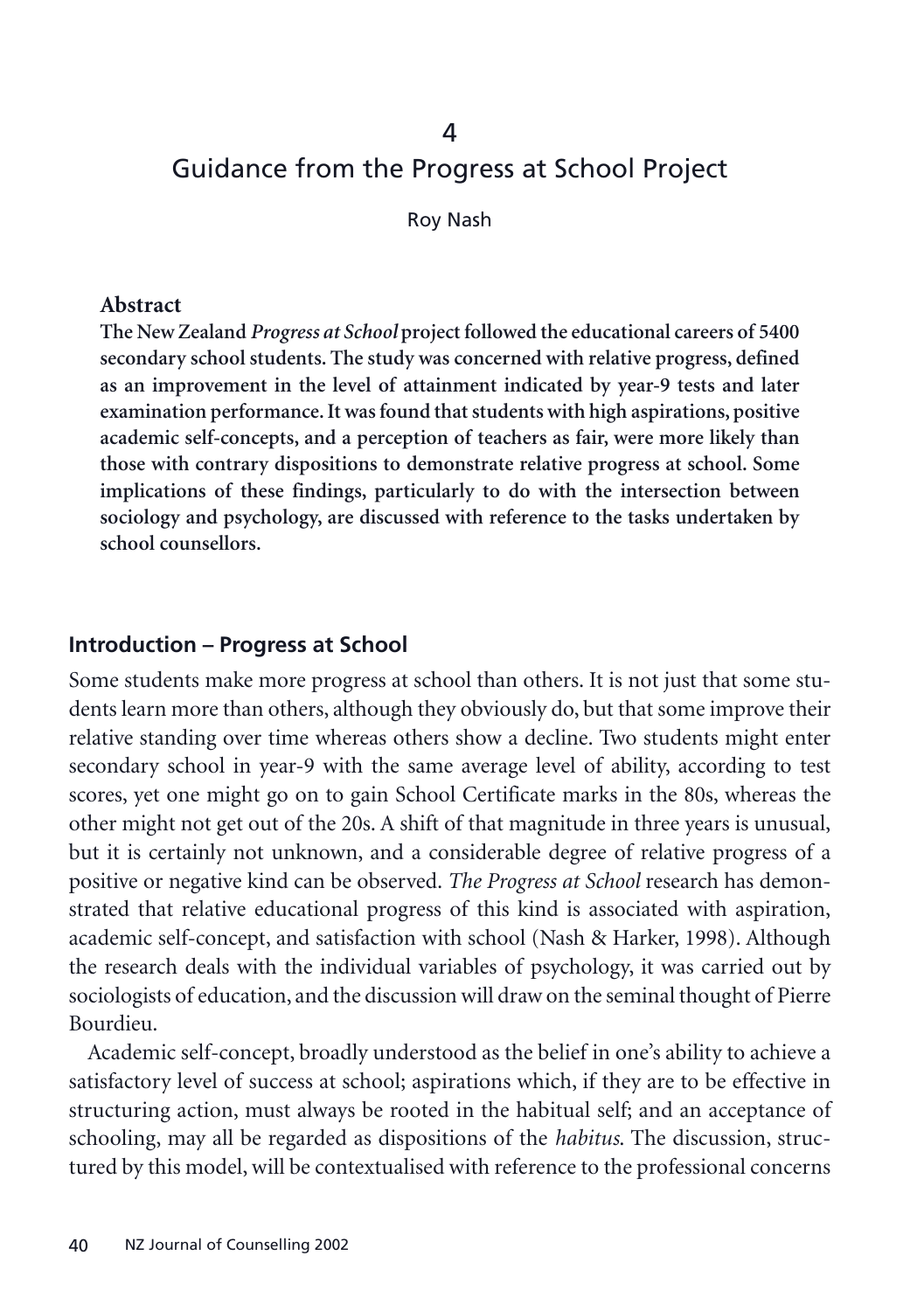of counsellors and school-based social workers whose responsibility it is to monitor individual progress, sustain achievement, and interrupt trajectories of decline. It will be helpful to provide a brief outline of the research.

The Progress at School project was designed to investigate the effectiveness of New Zealand secondary schools. An approximately representative sample of about 5400 students in 37 secondary schools was followed from year-9 to year-13: this represents a sample of about 10% of the population cohort. Standardised tests of reading comprehension and "scholastic abilities" were administered on intake and used to derive a combined "ability" score. At the end of year-10 most students, a total of 3711, completed a questionnaire containing items on aspirations and including a set of 30 items constituting a Quality of School Life (QSL) instrument (Wagemaker, 1993; Williams & Batten, 1981) which was used to generate factor scores. Two of these, academic self-concept and satisfaction with school, are described in this article. Attainment was recorded successively by year-10 test scores, School Certificate marks, Sixth Form Certificate grades, and Bursary as they became available. It is useful to know how much relative movement, or relative progress, occurs at secondary school. Most students actually maintain their relative level of attainment, but the degree of change is perhaps greater than might be expected, and is briefly reported here.

The analysis focuses on students in the middle of the ability range in order to control the effects of ability in a manner accessible to readers with a non-technical grasp of statistical methods. Consider students in the mid-range percentiles 4, 5 and 6 at year-9 who shift their position by at least two percentiles on a measure of Sixth Form attainment. Depending on the direction of movement, they can be said to have either progressed or declined. In a sample of 3188 sixth form students, 199 (6.2%) were found to have declined and 329 (10.3%) to have improved their relative position. More students improved than declined because students whose grades are slipping are more likely than those who are making progress to leave school without completing sixth form. This information itself, were it available to schools through internal monitoring systems, offers the possibility of targeted intervention.

We can show that these two groups – those who progressed and those who declined – actually moved steadily further apart during their years at secondary school: their year-9 test scores were not significantly different, but the "gap" widened to almost half a standard deviation by the end of year-10 and to a full standard deviation at year-12. In one year, comparing School Certificate and Sixth Form Certificate, the difference in the attainments of these groups of students widened from 0.48 to 0.78 standard deviations in English, from 0.72 to 0.98 in mathematics, and from 0.32 to 1.2 in science. It is science and mathematics, subjects that more than any others are either learned in school or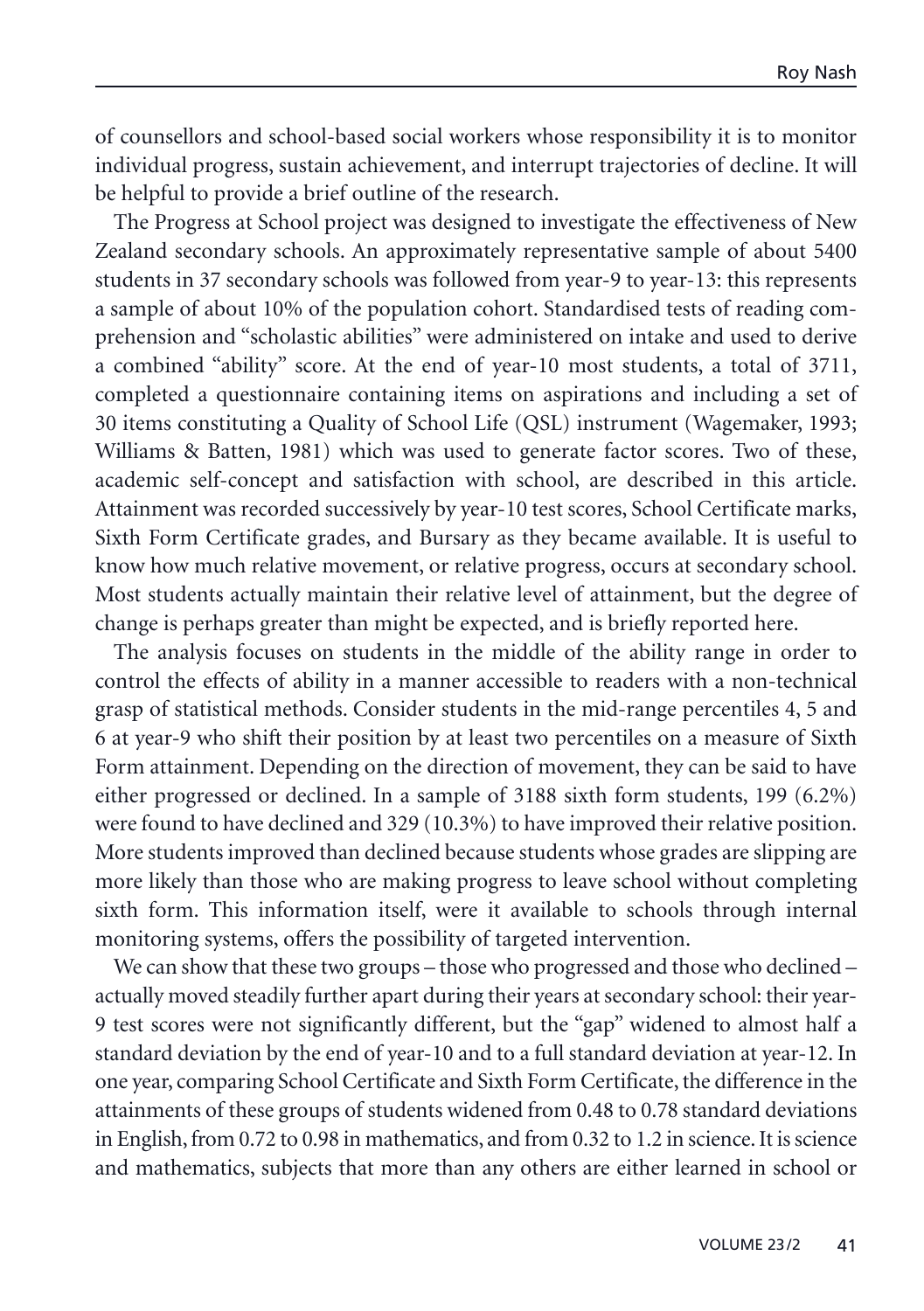<span id="page-2-0"></span>not learned at all, that discriminate most between the students who push themselves forward and those who fall behind. The evidence for a progressive decline could not be much more compelling. There is an association between social class and relative progress; students from the skilled working class were twice as likely to gain (14%) as they were to decline (7%), and in the upper professional class 18% improved and less than 1% declined. It is important to note that the true rate of decline by working-class students is actually higher due to the differential dropout rate before the completion of year-11, but the ratios are indicative of the importance of class resources.

Ethnic status is also associated with relative progress at school: the percentages of European and Maori students, for example, showing positive or negative progress were, respectively, 12.0% and 5.4%, and 9.2% and 15.8%. There is also a marked sex difference: of the total number of boys 10.3% gained and 9.3% declined, but of the girls 14.2% gained and only 5.1% declined. These data should cause no astonishment. What we are most interested in, however, are the factors associated with such relative educational progress.

The variables that contribute most to the discrimination between students who progress and those who decline are: aspiration for tertiary education reported in year-10, academic self-concept, and satisfaction with school. An indication of the strength of the relationships may be gained from inspection of Table 1 and Table 2.

|              | Favourable dispositions |      |      |      | Unfavourable dispositions |      |      |      |  |
|--------------|-------------------------|------|------|------|---------------------------|------|------|------|--|
| Factor       | Engl                    | Retn | Math | Retn | Engl                      | Retn | Math | Retn |  |
| Satisfaction | 51.5                    | 88.7 | 49.5 | 79.9 | 47.8                      | 85.2 | 45.7 | 71.6 |  |
| Self-concept | 53.3                    | 74.8 | 51.8 | 71.7 | 48.0                      | 80.7 | 41.8 | 59.1 |  |

**Table 1: School Certificate attainments of mid-ability students by response to school, and academic self-concept**

Note: Students in the upper and lower fifth of the distribution of two factor score indices, satisfaction with school and academic self-concept, are indicated respectively as having favourable and unfavourable dispositions. School Certificate English (Engl), mean = 53.0, S.D. = 15.5; School Certificate mathematics (Math), mean = 53.4, S.D. = 21. Retention (Retn) indicates the percentage of year-9 students who attempt School Certificate in a given subject.

Table 1 reveals a clear association between School Certificate marks and dispositions related to school. Students in the middle range of ability with school response and self-concept factor scores in the upper fifth of the distribution are usually more likely to attempt the examination, and gain higher School Certificate marks, than those with factor scores in the lowest fifth. The smallest difference observed is between the mathematics scores associated with satisfaction with school, where the mean for those with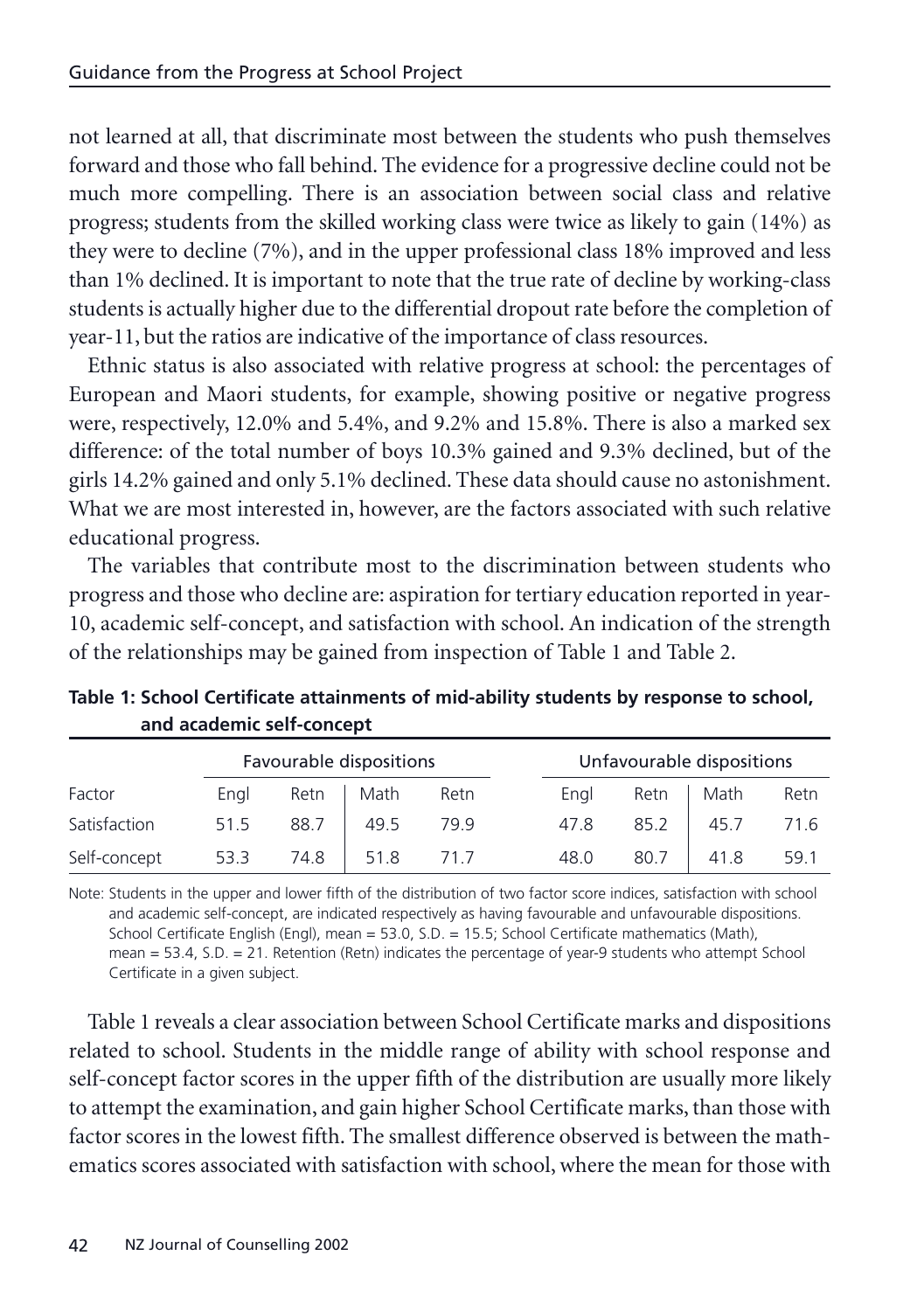high scores is 3.8 marks (S.D. = 0.18) higher than those with low scores, and the largest difference is between the mathematics scores associated with self-concept, where the mean for those with high self-concepts is 10 marks  $(S.D. = 0.48)$  higher than those with low self-concepts. In both cases, moreover, the retention rates are significantly higher for those with the most positive dispositions: compared with the high score set, those with low satisfaction scores would need to increase their retention rate by 11.6%, and those with low self-concept scores by 21.3%, in order to reach equality. These results have both statistical and practical significance.

| Aspiration   | Engl | n   | Math | n   |  |
|--------------|------|-----|------|-----|--|
| University   | 54.3 | 213 | 53.1 | 200 |  |
| Intermediate | 51.7 | 235 | 47.3 | 202 |  |
| Low          | 47.2 | 229 | 43 7 | 183 |  |

**Table 2: School Certificate attainments of mid-ability students by aspirations**

Table 2 shows that mid-ability students are approximately equally likely to aspire, at the end of year-10, to university, intermediate level destinations (including polytechnic study), and to other forms of employment. The association between aspiration and School Certificate attainment is significant. The mean difference between students with the highest and lowest aspirations is, in English 0.46 S.D., and in mathematics 0.48 S.D. These findings illustrate the magnitude of the effects on school attainment of aspirations, self-concept, and a perception of school as a fair learning environment. Data have been presented only for students in the mid-ability range, in order to hold ability constant, but the relationships described are constant at all levels of ability.

### **Aspirations**

The aspirations of secondary school students are generally high. In one sense, indeed, they are too high, for it is extremely unlikely that a third of students in the mid-ability range will, in fact, realise their hopes of entering university. Occupations granted the highest status are those that demand the longest and most expensive forms of training and receive the greatest social and financial rewards. There is something like universal recognition that these occupations include those of medical practitioner, lawyer, accountant, senior civil servant, and so on, and they are the focus of many students' aspirations. However, although students of different social origin may place a similar value on the school's offer of credentials, they do not necessarily share the school's valuation of its high status knowledge.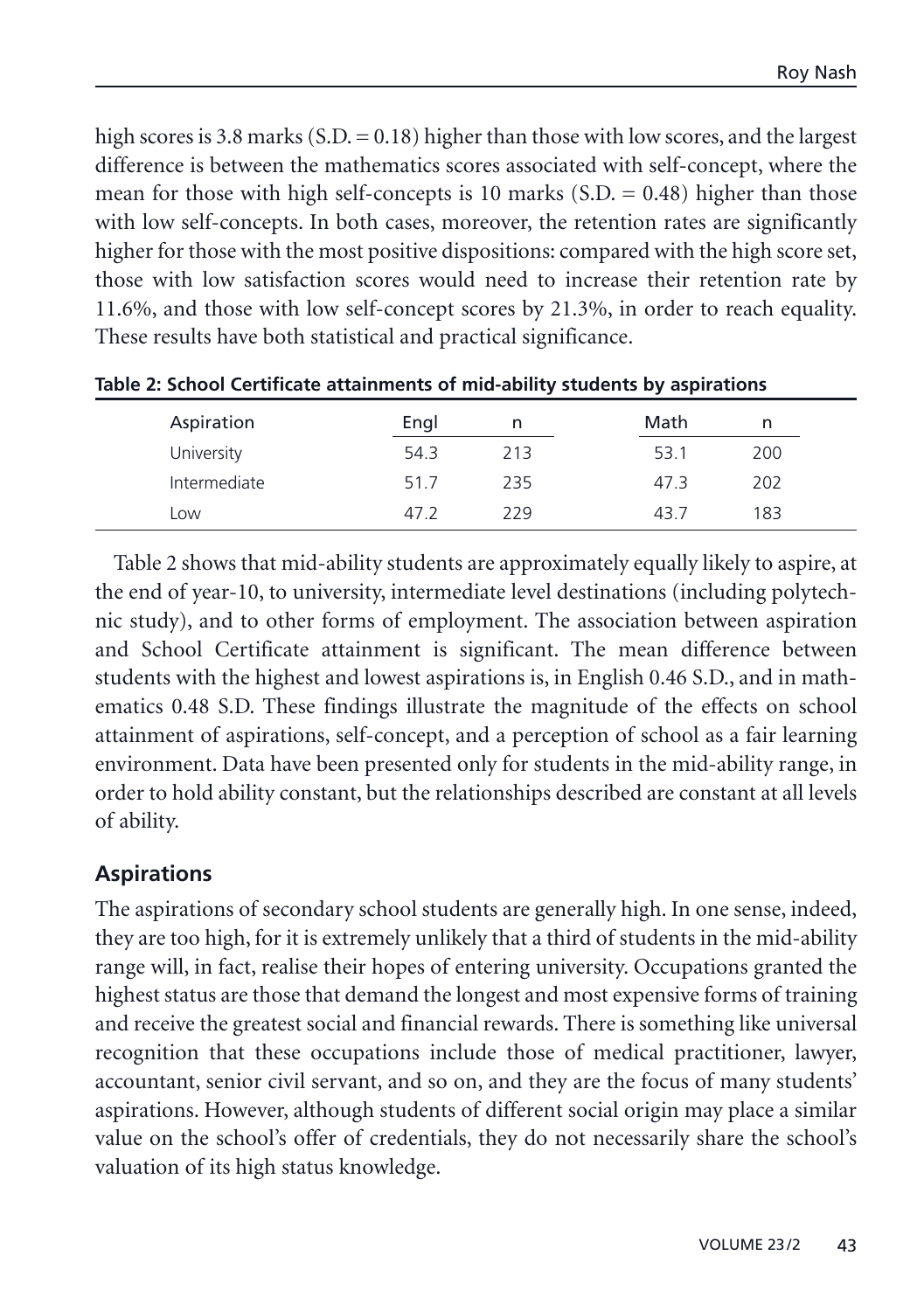Many working-class students adopt a characteristically ambivalent stance towards the valuation the school – and wider society – places on mental and manual labour. It is particularly easy for working-class students, who have done no more than pattern their declared aspirations according to commonly recognised valuations, to restructure them should their grades begin to fail or the expense of a prolonged course of study become starkly real as the point of irrevocable decision-making approaches. Middleclass students are, of course, no less interested in obtaining credentials than workingclass students, but they are somewhat more likely than working-class students to accept as valid the school's concept of education. The tension felt by working-class students, expressed in the demand to know the "relevance" of theoretical subjects, is felt less acutely by middle-class students more "at home" with the underlying model of the educated person that informs the school curriculum. If the aspirations of workingclass students are called into question, as may always be the case, their efforts to study become that much more difficult to sustain.

Table 3 shows the extent of what Boudon (1982) calls the secondary effect. There is a tendency for the level of aspirations within each ability group to decline in association with social class. In the highest ability quintile, for example, 79% of students with upper professional origins aspired to university, but the proportion falls to 49% in the case of students from the lowest fractions of the working class. The aspirations of the lowest group would have to improve by about 60% in order to reach equality with the highest group. The association between class origin, ability, and aspiration is relatively constant at all levels of ability. There is an apparently aberrant figure (17% of upper professional students in the low ability quartile) due to small numbers: almost half of all students from that group are in the upper ability quintile.

|              |     | Ability quintile |      |           |      |  |  |  |
|--------------|-----|------------------|------|-----------|------|--|--|--|
| <b>SES</b>   | Low | Low ave.         | Ave. | High ave. | High |  |  |  |
| Upper prof.  | 50  | 17               | 51   | 74        | 79   |  |  |  |
| Lower prof.  | 37  | 34               | 37   | 52        | 68   |  |  |  |
| Intermediate | 20  | 20               | 31   | 37        | 64   |  |  |  |
| Skilled      | 19  | 21               | 28   | 38        | 60   |  |  |  |
| Other        | 19  | 13               | 22   | 30        | 49   |  |  |  |

#### **Table 3: Students intending to enter university by social class and ability**

Note: Data for year-10 students. SES is given by a modified Elley-Irving Scale (Elley & Irving, 1985). Upper professional, 1; Lower professional, 2; Intermediate, 3; Skilled manual, 4; Others including non-employed, 5.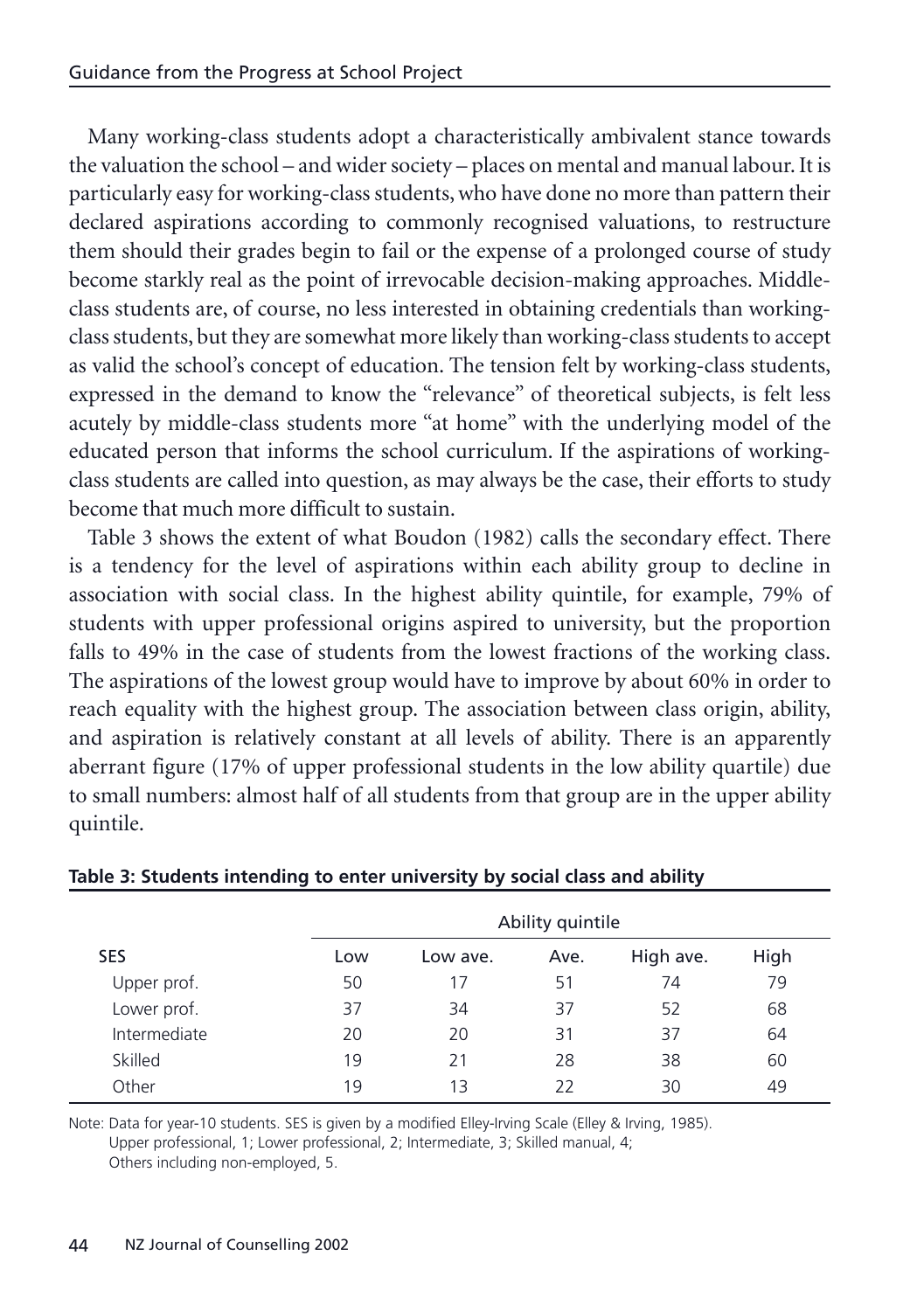There should be no difficulty in recognising the importance of preferences based on opportunity costs: it is obviously possible for students to have the same preference for a professional occupation yet make different decisions about studying for it as a result of the different costs associated with the decision. It should be noted, however, that students who aspire to university despite the fact that their grades make that an unlikely hope are not necessarily injured by the eventual necessity to re-evaluate their expectations. Students in this category are often robust enough to cope with disappointment, although the experience can be intense for a period, and they are often rewarded with a lower accomplishment that is nevertheless at a higher level than they might have attained had they worked with lower aspirations in mind. Further discussion of these themes can be found in Nash (2000, and in press).

### **Satisfaction with school**

Satisfaction with school was assessed by a set of items, of which the most significant were: *Teachers are fair and just* and *Teachers treat me fairly in class*, and is thus most strictly interpreted as an index of the perceptions students have of their teachers as fair. It might not be expected that such items have any potency to reflect the real feelings of students, and yet it seems that they do. A considerable proportion of students, particularly in the middle class, hold distinctly critical attitudes towards teachers but also maintain high aspirations and generally achieve their goals. This factor score is, in fact, only one of several extracted from the QSL instrument to assess particular dimensions of satisfaction with school. The findings presented here are supported by related factors assessing the perception of school as useful and worthwhile, and a sense of being "tired of trying". When students are asked to respond to items of this sort they have only a restricted format in which to express their satisfaction or dissatisfaction with school. As teachers are well aware, they have opportunities in plenty to make their feelings known more directly.

A serious discussion about the roots of satisfaction and dissatisfaction with school should be contextualised in structural terms. Working-class "reproduction" is in the throes of a long process of transition. Skilled manual occupations, once entered through apprenticeships, have been in decline for many decades and with them also the traditional institutional culture of working-class life. The sources of pride in the performance of a craft skill, and the status it brought, have been subjected to a process of erosion. It is in this context that the school – more than the family and the neighbourhood community – has now assumed the central role in working-class reproduction. As Bourdieu (1999, p.185) observes: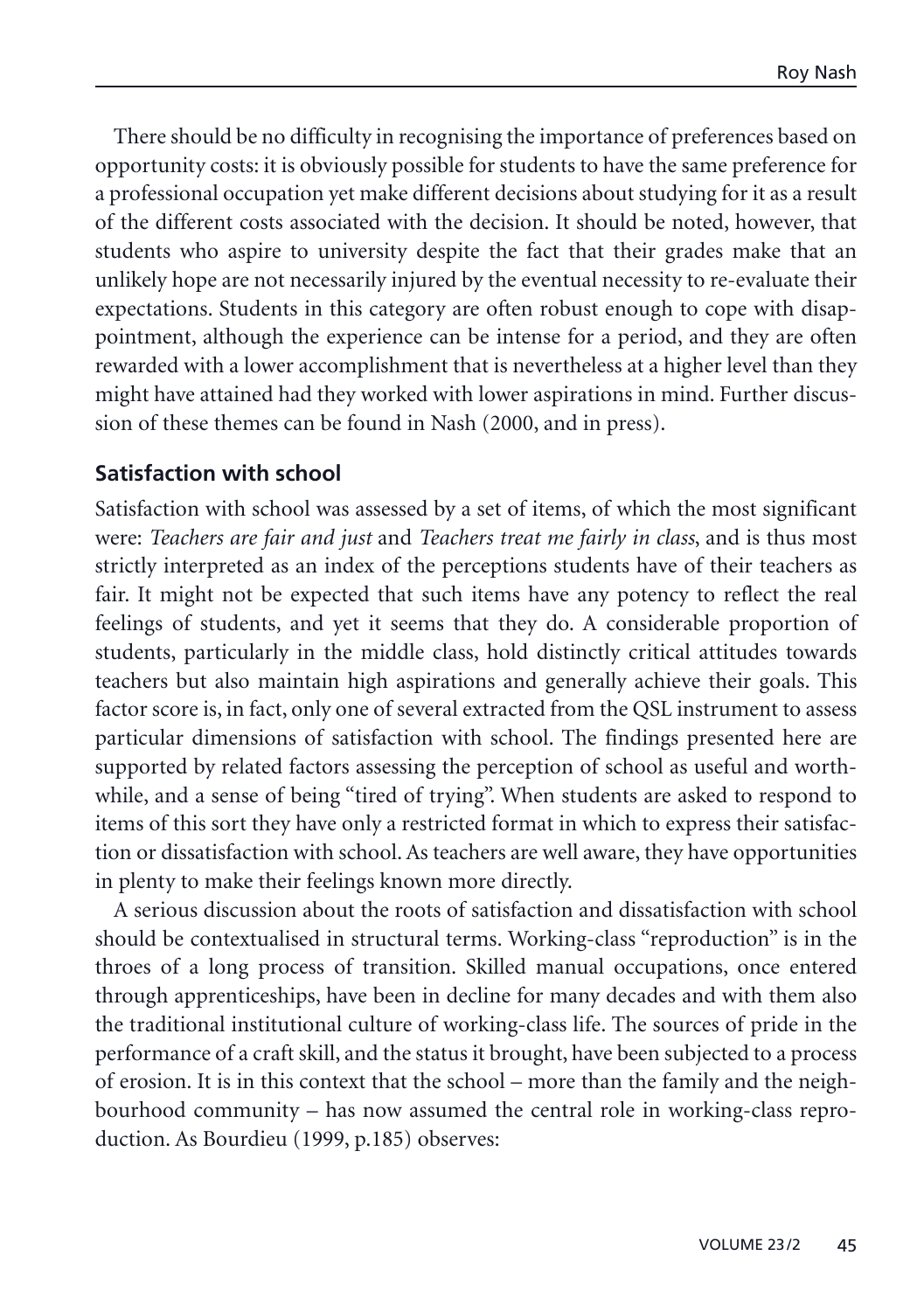*Destined by their lack of cultural capital to almost certain academic failure, these young people are nevertheless placed in conditions likely to raise their aspirations, often remaining there until a fairly advanced age. By provisionally setting them apart from productive activities and cutting them off from the world of work, school breaks the 'natural' cycle of working-class reproduction itself that is based in the anticipated adaptation to dominated positions.*

Working-class young people are now more or less forced to remain in school to the age of 17 or even 18. There they must pass through their adolescence while, for the most part, coming to terms with the experience of cumulative failure. In this context, working-class boys and girls – particularly the former – create a world in which fantasy and reality co-exist in contradictory forms. The school seems unreal in as much as it refuses to acknowledge an entire range of practices adopted by young people in their places of leisure. But at the same time, the world of work seems so remote, despite the fact that many students have part-time jobs, that their aspirations remain for a long time the subject of fantasy. Even in their mid-teens at least half of all working-class boys dream of becoming professional sports stars or of joining the army, and reveal little interest in the occupations most of them enter. Knowing that perceptions of school are tied to educational progress is one thing, and understanding the social and individual roots of those perceptions is another. Bourdieu's insights may have something to offer those who wish to take the analysis to deeper levels.

## **Self-concept**

Academic self-concept was assessed in this study by a small set of self-response items. The most significant of these were: *I learn most things pretty quickly* and *I know I can do well enough to succeed.* The reason why some students make more progress than others is almost as simple as this: some *want* to be educated more than others. As Swann (1999, p.266) points out, "the human would-be learner is motivated not only by a desire to do something, she or he may also be spurred into action as a consequence *of wanting to know*". This means, of course, that the operative concept of education, and of the educated person in particular, maintained by students should be the focus of our analysis at this level.

The study of the self is one of those areas where intellectual fashion seems never to rest. At the moment, the talk is of *subjectivities*, experienced as *narratives* by *subjects positioned in discourse*. The concept of the self as non-unitary, fragmented, and multiple (Davies & Harré, 1990) has become the dominant position. Although it is important to understand what is at stake in these theoretical discussions, this is not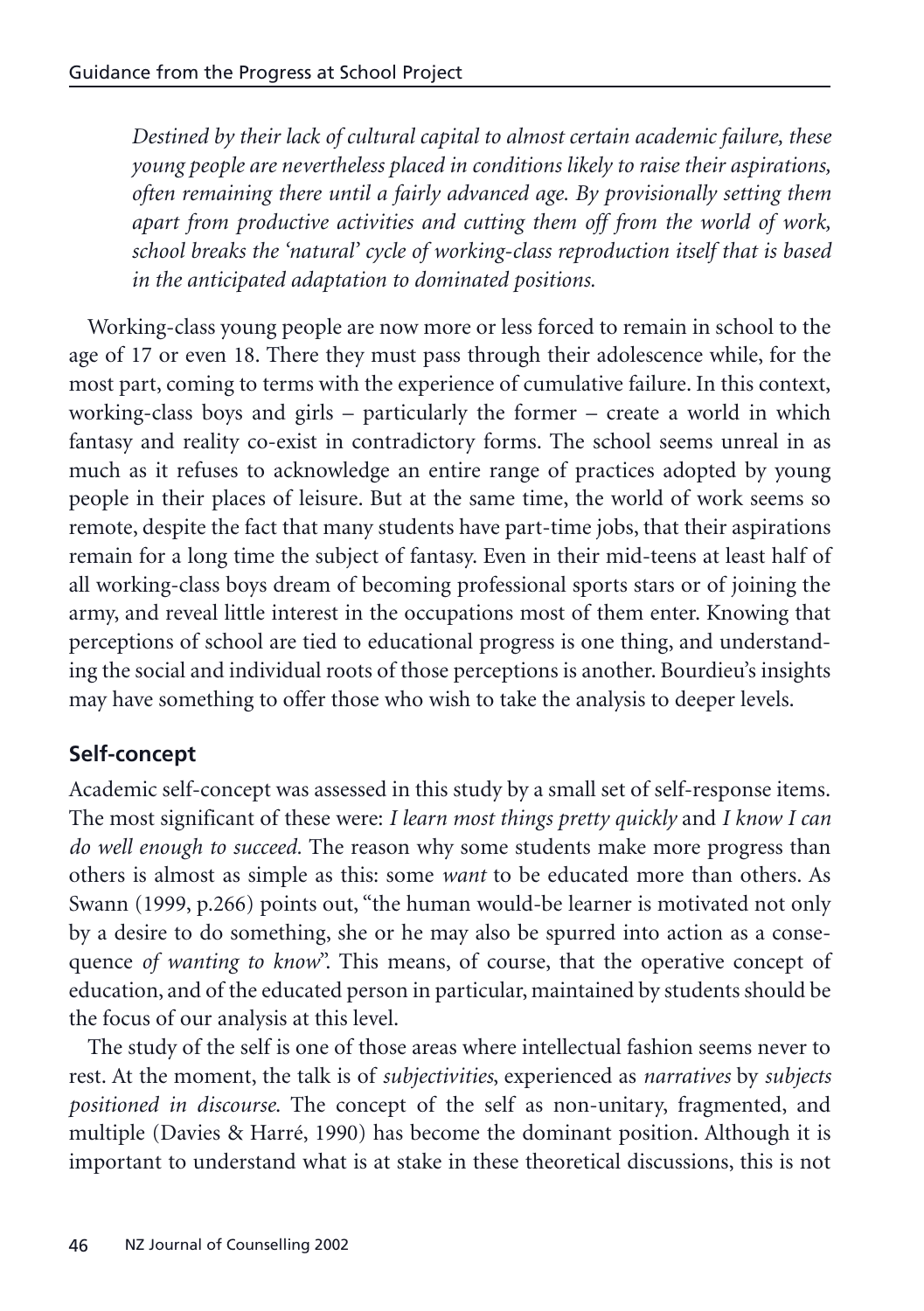the place for a more comprehensive account. We may understand that students who express confidence in their ability to succeed at school – that is, to obtain the knowledge and qualifications they need to fulfil their ambitions – are indicating something important about themselves. A belief in the possibility of success cannot, of course, guarantee that success, but if it promotes sustained application and effort, success is undoubtedly that much more likely to be achieved. We may understand also that the school is a site for the production of subject positions. It provides organisational positions (dux, prefect, head boy and girl, and so on) and recognises – "constitutes in discourse" – categories of being ("gifted", "bright", "high-flyer", "leader", and so on) which have the power to affect the behaviour of those they address. Students also have their categories – "nerds", "straights", "tubes", "swots", "brains", and so on – with a variable power to stigmatise. All this points to the importance of social context in fashioning the terms of discourse adopted as subject positions.

Counsellors with an interest in these themes will be aware that there are dispositions of being with affectual roots which might be best understood as properties of the *person* rather than of the *self*. There is integrity of the person, which is almost always organised into a more or less coherent narrative of self, which can be represented as the "core" of an individual's self-conception. Narratives of the self are necessarily inconstant – self-conceptions cannot be the same at age 16 as at age 10 – but anyone who has watched children grow to maturity will be aware of the element of continuity in the emergence of cognitive and non-cognitive traits. What we recognise as temperament are quite stable elements of personal being that have to be integrated into a coherent general self-concept. A stable, well-integrated self-concept is an achievement that may, in the conditions of modern society, be increasingly difficult to accomplish. The potential for internal contradiction and resultant psychological stress in a society where groups co-exist and compete for voice is ever-growing. When the groups an individual belongs to are in some respects indifferent or antagonistic then the selfconceptions of the individual will be to that extent in a state of tension. It is particularly difficult for students subjected to multiple discourses to think of themselves as people who can succeed. Counsellors can offer real help to students within this framework of understanding.

### **Some implications for workers in schools**

The profile of the student likely to make relative progress at school is beginning to emerge. A young person who wants to do well at school, because he or she hopes to study for an occupation that requires educational qualifications, and who can, at the very least, tolerate the regime of the school, is almost certain to achieve more, other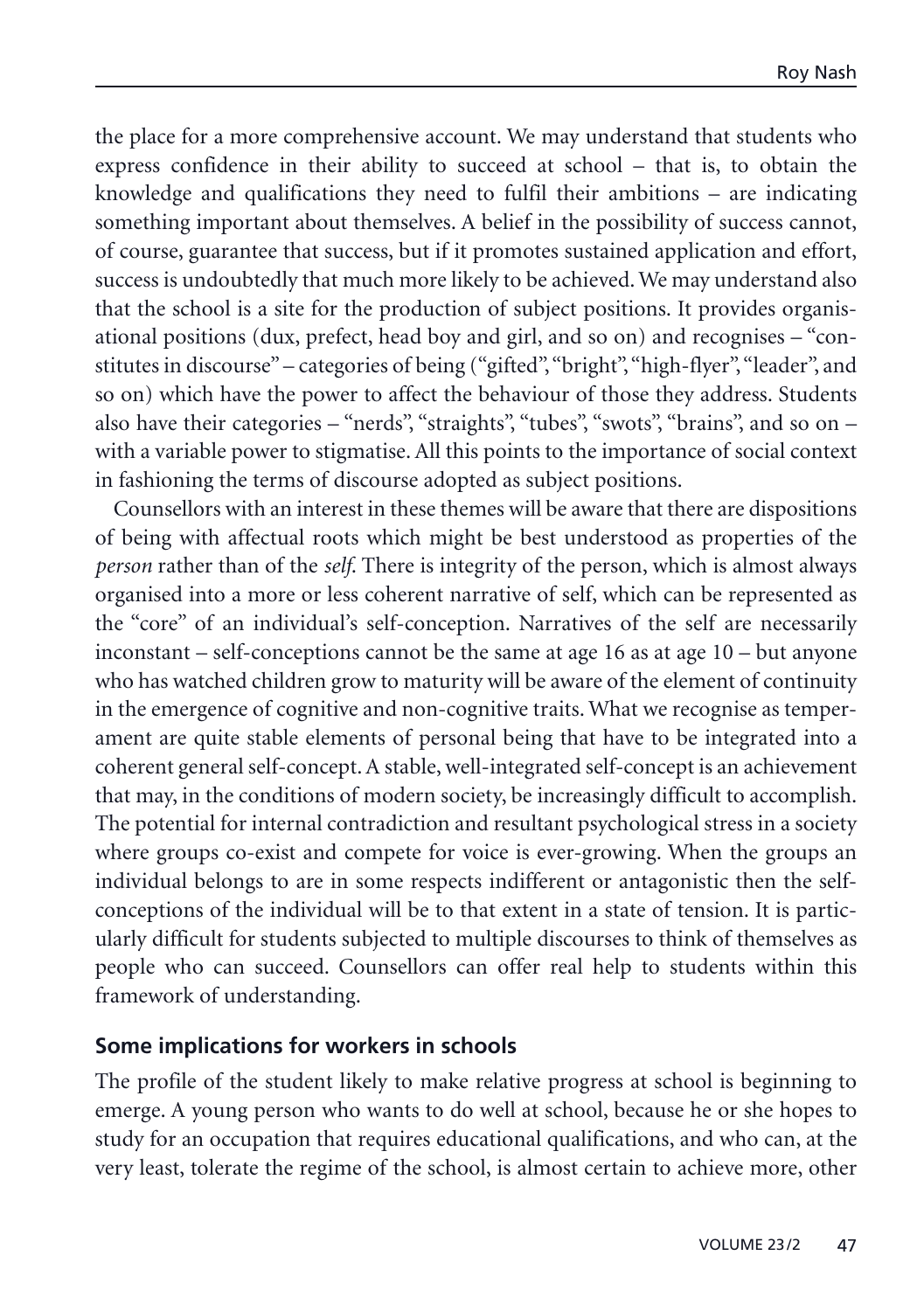things being equal, than one with exactly contrary states of mind. These findings will not surprise school-based counsellors. Indeed, it can be an embarrassment to admit that information apparently so self-evident has cost so much time and effort to obtain. And yet it is perhaps worthwhile to restate the obvious if it means that the professional experience and practical intuitions of counsellors and teachers are thereby strengthened.

Change in education depends on one property, without which all the policy initiatives of the central authority are just so many empty words: that property, in the broadest sense, is *pedagogic energy*. Counsellors and support workers able to recognise these dispositions of success (and by negation those of failure) will be that much better equipped both to provide individual guidance and to support relevant changes in institutional practices.

Student aspirations are generally high. It goes against the grain of progressive thought to speak of aspirations that cannot be met, but there are fewer professional positions available than school students who aspire to them, and the objective possibility of a student with low school attainments is remote. A large proportion of students who enter secondary school with high aspirations will be forced to abandon them at some point before they leave. There are real contradictions here that, sooner or later, must be revealed in the students' mode of adaptation to school. One strategy is to "give up" in some subjects, if not all, and to learn ways of "switching off" when under pressure.

Although school attainment has the largest effect on aspirations, there is a significant *secondary effect*, evidenced by the tendency of aspirations to be associated with social class even when ability is controlled. The processes of decision-making responsible for this effect are open to reflection – the effect is as likely to reflect opportunity cost calculations as distinctive values – and this is an area where those responsible for advising young people may find a useful point of contact. Whether a student's response should be recognised as a classed practice, a way of doing things in a collectively recognised manner, or one following from a more or less rational calculation of the costs and benefits, may have some implications for this field of practice (Nash & Munford, 2001).

We live in a society where social and cultural pluralism implies multiple selves, and that social reality imposes considerable demands on the formation of more or less integrated concepts of personal being. It is here that the school may be able to examine its contribution to the development of positive academic self-concepts. The school certainly has the capacity, in this sense, to provide positions, formal and informal, that can be taken up by students. The young woman who explained in an interview that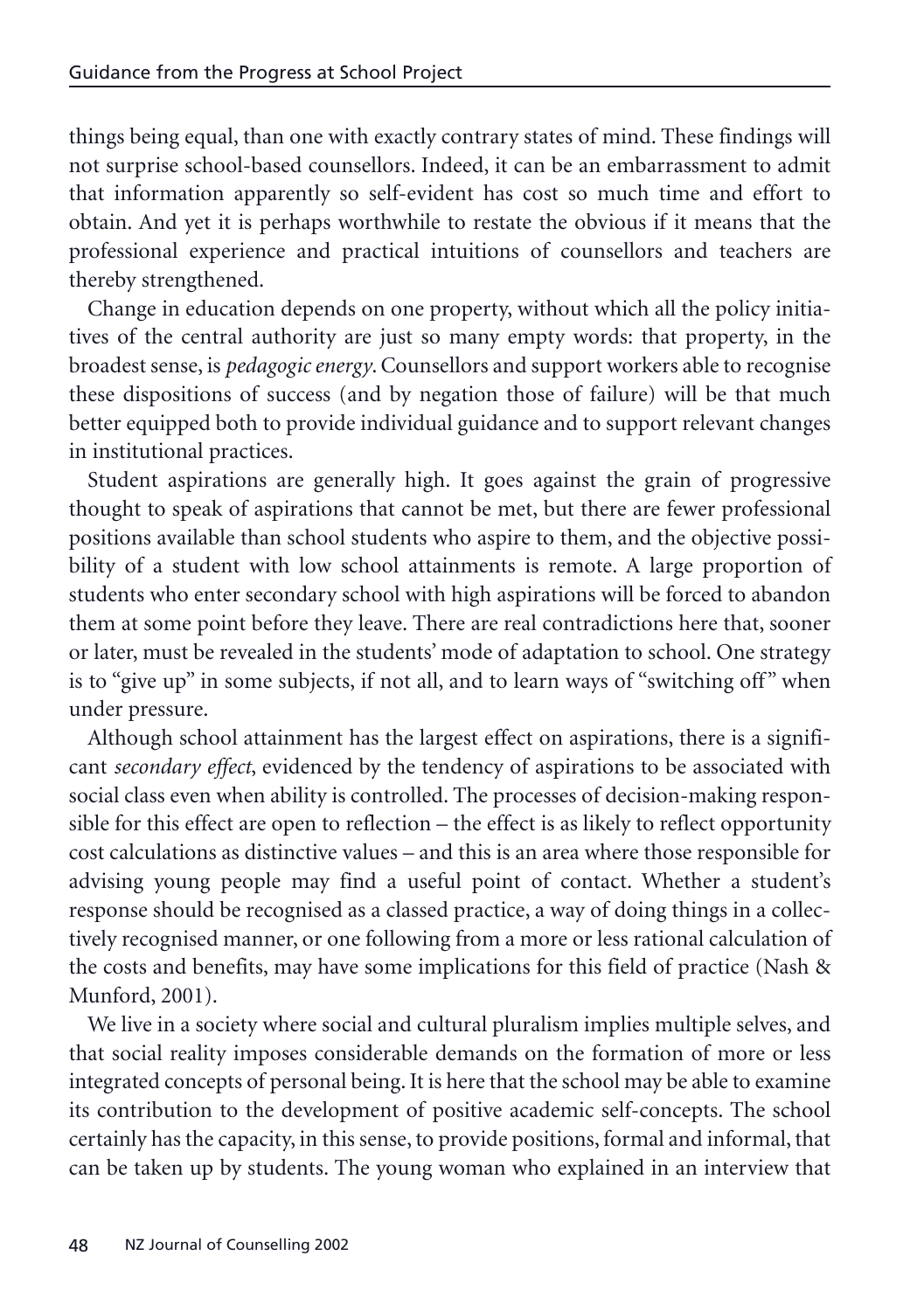her girls' school recognised only academics or sports stars – "there's no in-betweens", she said – was conscious of an absence where the institution has the power to make a presence. When we interrogate teacher "expectations" and examine organisational properties – ability streaming, for example – we recognise how the material conditions for self-construction are created.

The school can have a definite influence on the effective dispositions of its students by the character of its regime. The knowledge that relative success at school is associated with high aspirations, positive academic self-concepts, and a tolerance of the school regime might assist school counsellors and school support workers in their professional tasks. It is perhaps not so much the knowledge that these dispositions are important, for that ought to be no more than the wisdom of good practice should provide, but the added sociological insight that the social relations that constitute the reality of organisations are also those that constitute individual subjectivities.

Counsellors will not need to be told that there are some very unhappy children in schools. In most cases, the sources of that distress are deeply rooted and have their origin outside the educational system. Nevertheless, the school has a clear responsibility to generate contexts in which the expression of social identities not actually antagonistic to the school and its necessary values can be accommodated. A school where students are treated unfairly will depress their aspirations, their self-confidence, and their willingness to accept the legitimate institutional order of the school. Students at predominantly working-class schools are not any more likely – in any serious sense – to underachieve than those at predominantly middle-class schools. There is no reason why any school should be, in this sense, a "failing" school, and the Progress at School research suggests that it is here – at the pastoral level – that the conditions for success can be achieved.

Bourdieu's work provides a scheme with the force of common sense. We have to include in our models of social process the level of social structures, the level of disposition (*habitus*), and the level of intentional action with collective practices. Success and failure at school, absolute and relative, is the result of actions (attending school regularly, listening to the teacher, completing assignments, and so on); these actions are generated by states of mind and being, schemes of action, that have been acquired as the result, very largely, of familial socialisation (high aspirations, positive self-concepts, and a willingness to accept the regime of the school); and those schemes, in turn, emerge in a class and ethnically divided society where social structures (differentially resourced families, credential markets, labour markets, and so on) have a reproductive effect. If we can learn to think about the empirical findings reported here in this broader context, where a working relationship between sociology and psychology is